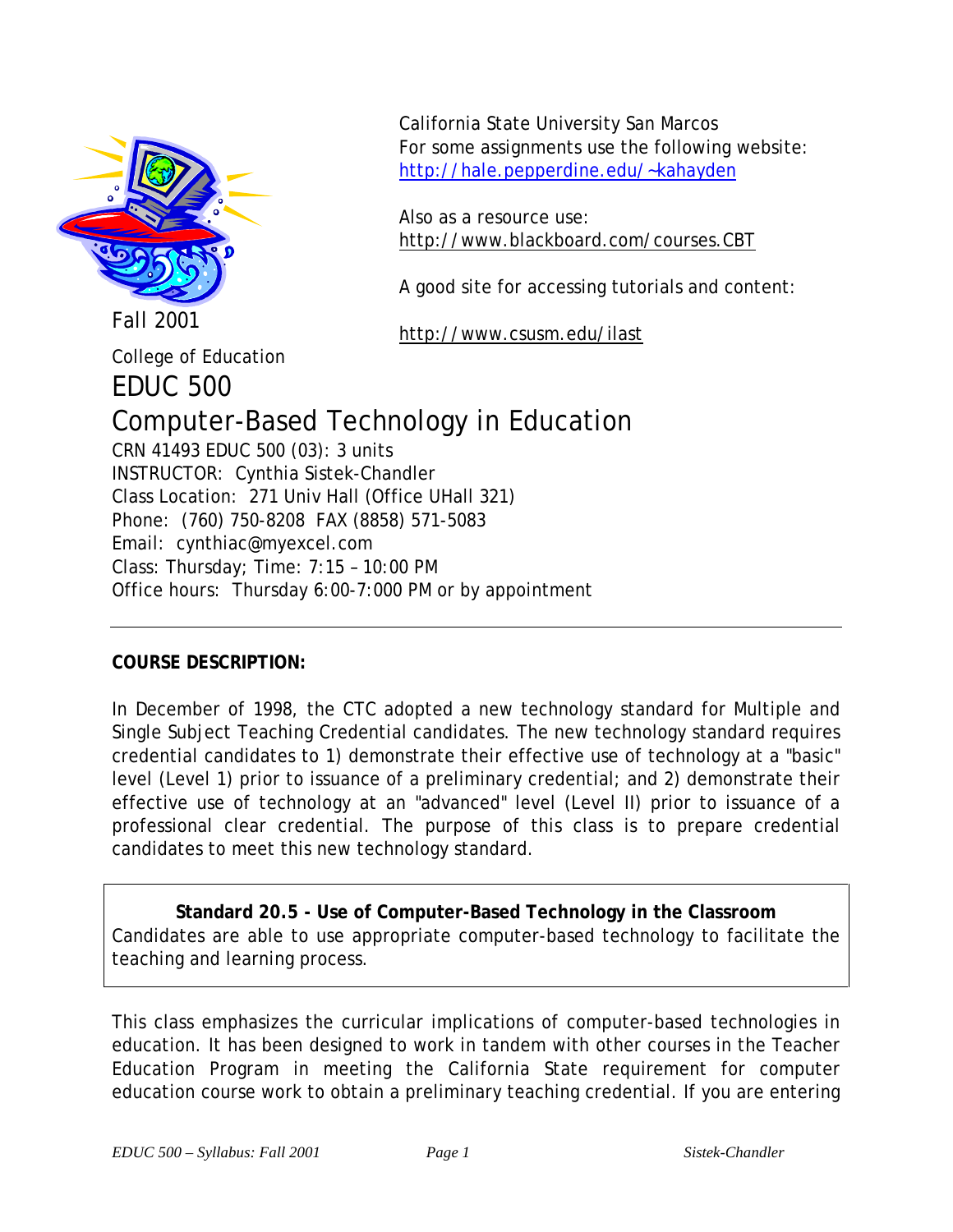the teacher education program, you will be challenged to use what you have experienced in educational settings, EDUC 350, and what you know about teaching children. If you are already teaching in the classroom you will be encouraged to apply what you are learning in educational settings.

#### **PREREQUISITE**

Successful completion of the CSUSM Computer Literacy requirement or approval of instructor. This course is designed to enable decision-making regarding the use of computers to an educational setting. It does not cover instruction of basic computer competencies.

#### **REQUIRED TEXT AND MATERIALS**

- Teachers Discovering Computers: Integrating Technology in the Classroom (Shelly & Cashman)
- Five Disks 1.40 MB PC or Mac Format (Label with your name)
- Pay for Print Card: May be purchased in Academic Hall 202
- Optional Zip disk for heavier duty storage of Multi-media "stacks"

#### **HIGHLY RECOMMENDED TEXT**

NETS for Students: Connecting Curriculum & Technology. (2000). International Society for Technology in Education (ISTE). ISBN 1-56484-150-2

#### **Optional Resources**

- Bowers, C.A. 1988. *The Cultural Dimensions of Educational Computing*. Teachers College: New York, NY.
- Cummins, Jim & Sayers, Dennis. 1995 *Brave New Schools: Challenging cultural literacy through global learning networks*. St. Martin's Press: NY.
- National Educational Technology Standards for Teachers: NETS Book

#### **COE Mission Statement**

The mission of the College of Education Community is to collaboratively transform public education by preparing thoughtful educators and advancing professional practices. We are committed to the democratic principles of educational equity and social justice for all learners, exemplified through reflective teachers, learning and service. We value diversity, collaboration, professionalism and shared governance.

#### **COURSE OBJECTIVES**:

*EDUC 500 – Syllabus: Fall 2001 Page 2 Sistek-Chandler*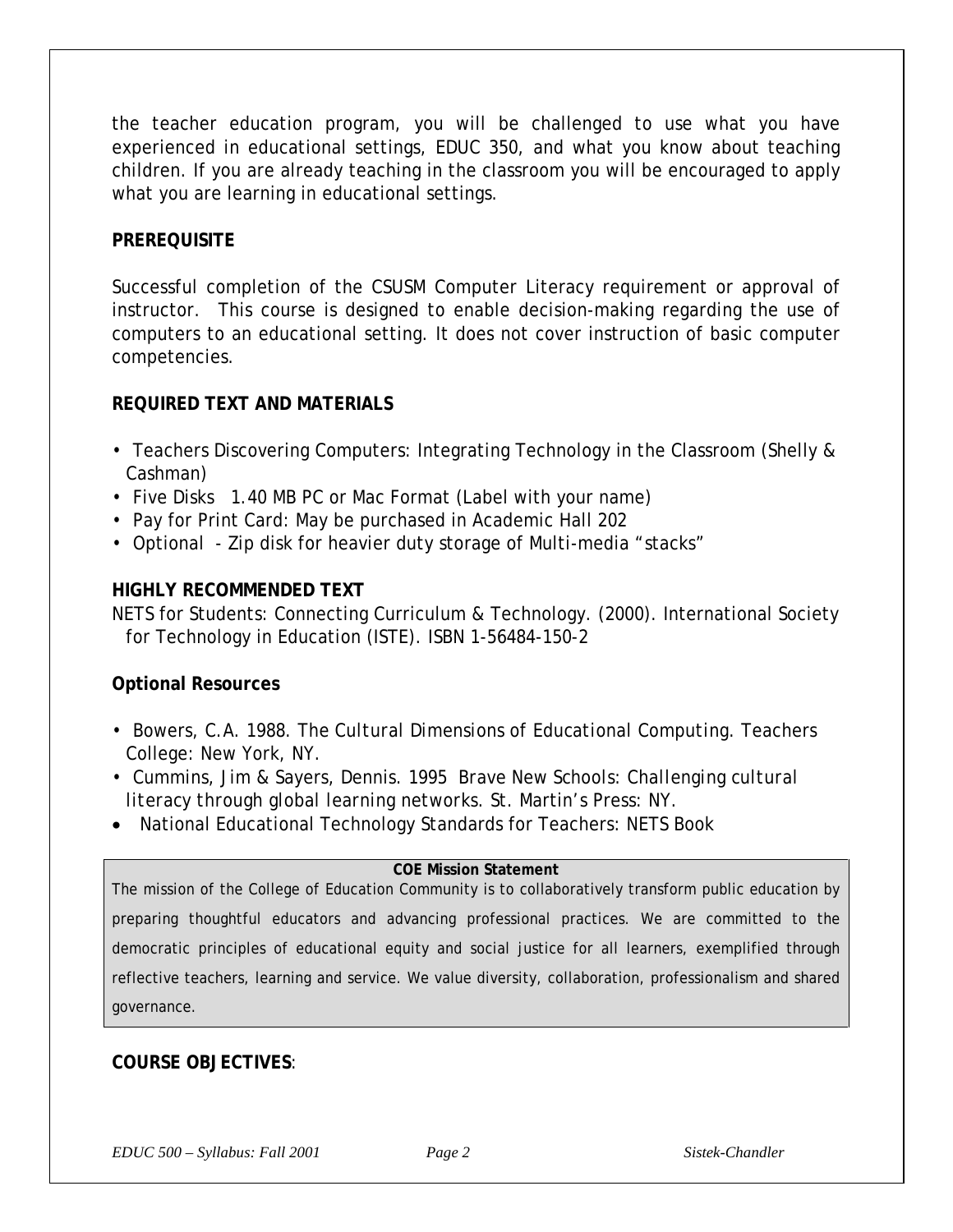This class will help you to:

- Gain proficiency in the use of computers
- Make informed and critically reflective decisions regarding the choice, use and creation of educational technology applications

The following required competencies for all California teachers have been established by legislation. Commencing January 1, 2000, the minimum requirements for the preliminary multiple or single subject credential include demonstration of the ability to do the following:

(1) Identify issues involved in the access to, use of, and control of computer-based technologies, including, but not limited to:

(a) The impact of technology upon the learning process; (b) The moral, legal, and ethical implications, including copyright infringement;

(c) The economic and social implications of that access, use, and control, including the need

(d) To provide equitable access to technology.

(2) Demonstrate, within appropriate subject areas and grade levels, the application and use of computer-based technology as a tool to enhance the development of problem solving skills, critical thinking skills, or creative processes through coursebased projects and demonstration lessons. Demonstrate knowledge of basic operations, terminology, and capabilities of computer-based technology and the use of computer hardware, software, and system components.

(3) Appropriate to the subject area and grade level, demonstrate a basic understanding of and ability to use representative programs from each of the following categories:

(a) Computer applications and electronic tools, such as word processing, data bases, graphics, spreadsheets, telecommunications (including email), portfolio management, page-layout, networking, reference, and authoring software; (b) Technology-based activities, such as simulations, demonstrations, tutorials, drill and practice, and interactive software;

(c) Utility programs for classroom administration, such as those for record keeping, gradebook, lesson planning, generating instructional materials, and managing instruction.

(4) Demonstrate the application and use of computer-based technologies as tools to enable the development of problem-solving skills, critical thinking skills, and creative processes. Examples of such skills and processes are: gathering and analyzing data,

*EDUC 500 – Syllabus: Fall 2001 Page 3 Sistek-Chandler*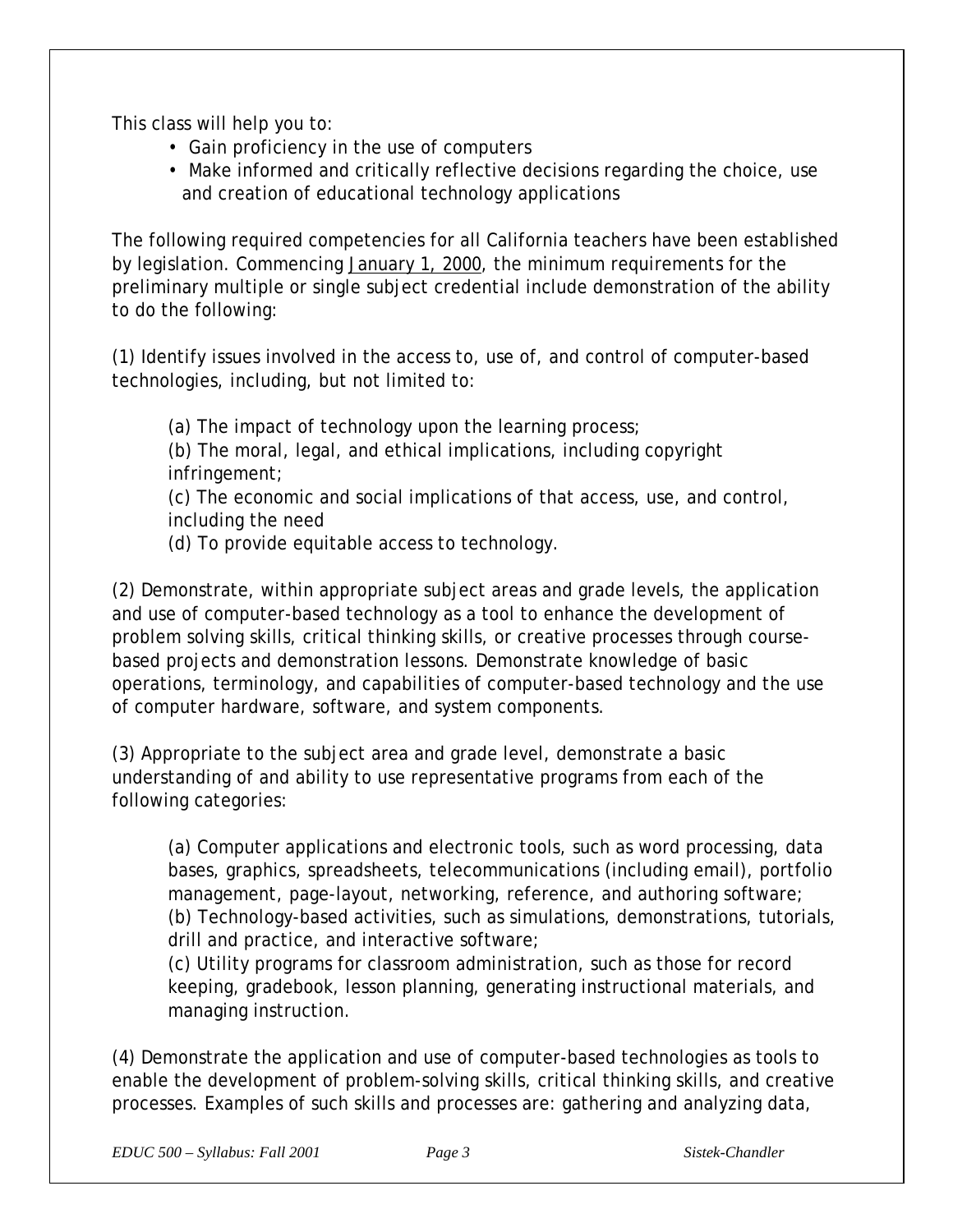generating and testing hypotheses, classifying, comparing and contrasting, inferring, evaluating and composing and designing.

*EDUC 500 – Syllabus: Fall 2001 Page 4 Sistek-Chandler*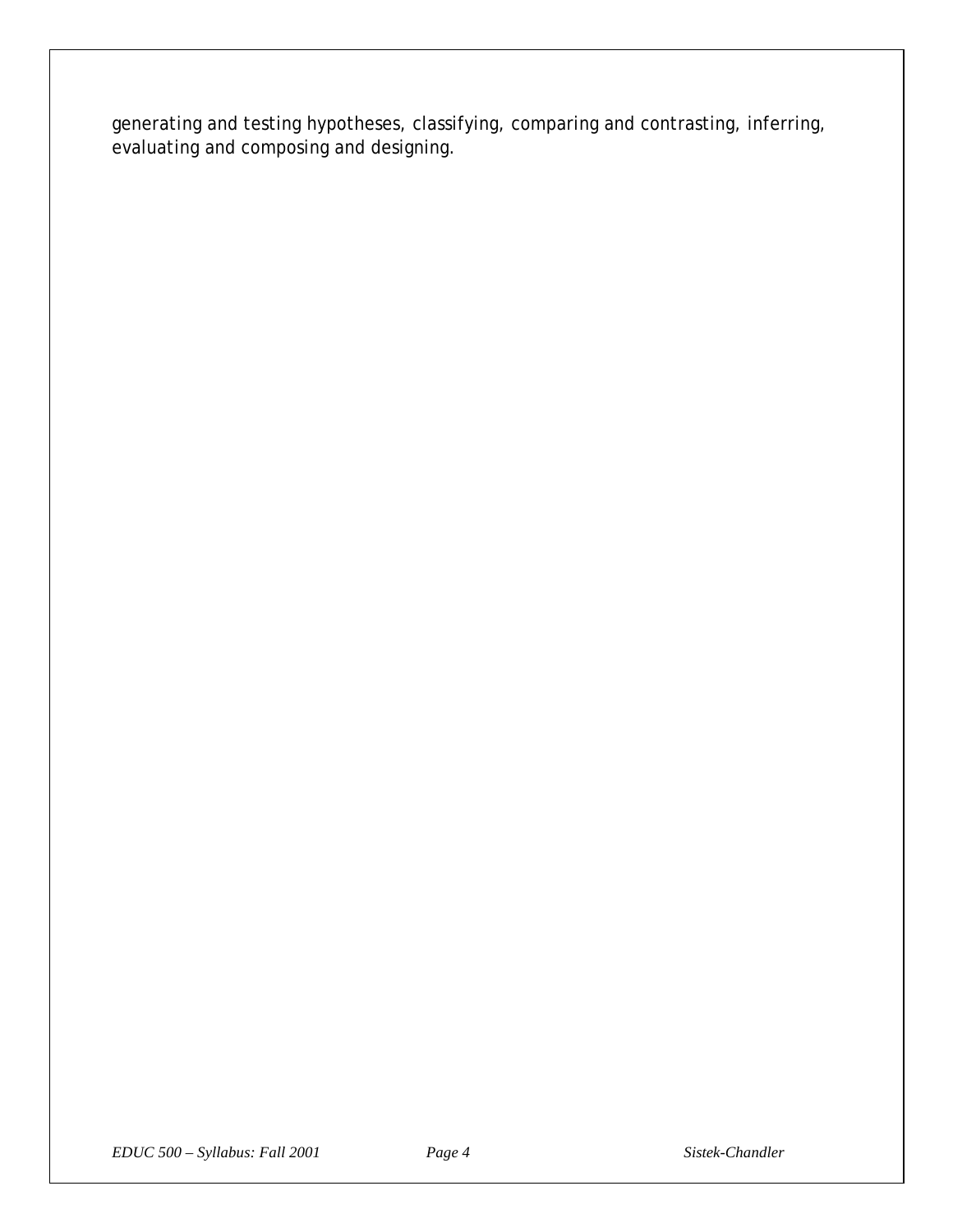

This class will utilize distributed learning instructional strategies. Students must keep up with class assignments from week to week and will complete the lab assignments in both on-campus or off-campus locations. Plan to spend up to seven hours out of class each week to complete required readings, communicate with email, complete or expand lab assignments and to gain familiarity with educational technology applications.

Students are required to keep a copy of all work and are expected to submit examples of best practice for their portfolio evaluation. All proof of work accomplished is the responsibility of the student. Students will construct a notebook, portfolio, including disk(s) of the work done over the semester to serve as a professional portfolio and sampling of technology accomplishments. In some cases assignments may be completed within the allotted class time.

Please be sure to read and understand the CSUSM policy on plagiarism and cheating, as it will be strictly enforced. Academic dishonesty including plagiarism or copyright infringement will be reported to the University and will result in a course grade of F.

# **Attendance Policy**

Due to the dynamic and interactive nature of this course, all students are expected to attend specifically designated classes and communicate regularly with email study groups and instructor to participate in distributed learning activities. Attendance for Ed500 is measured by the degree of active participation both online and in class, the quality of lab work assignments, and the degree of investment as evidenced by positive interaction with professor and peers. Should the student have extenuating circumstances, s/he should contact the instructor as soon as possible.

#### **REQUIREMENTS AND EVALUATION:**

California State University San Marcos has adopted an all-university writing requirement. In each course, students are required to write at least 2500 words in essays, exercises, papers and examinations.

*EDUC 500 – Syllabus: Fall 2001 Page 5 Sistek-Chandler*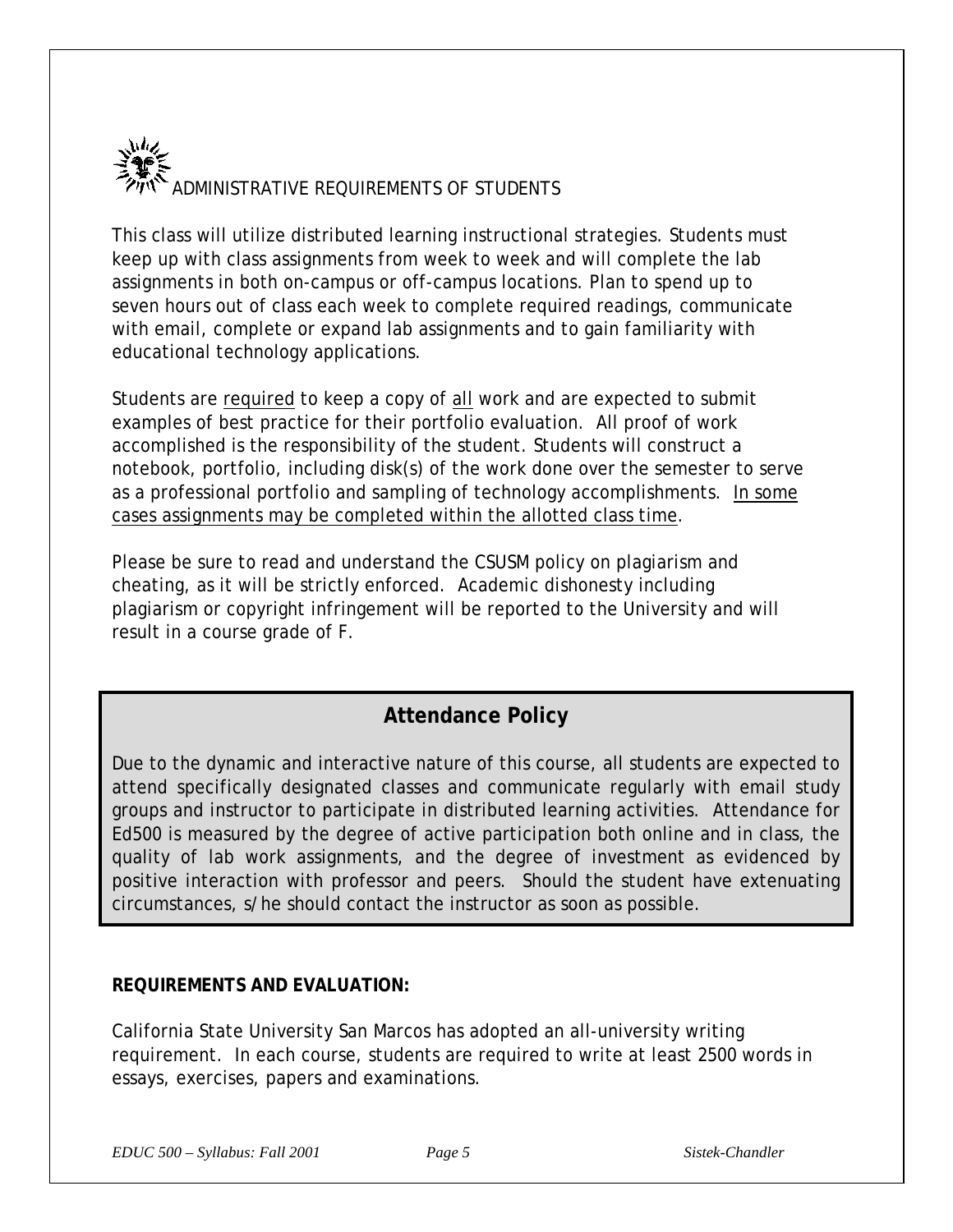#### • **Quizzes, Labs and Assignments**

Quizzes will cover any material taught during class lessons or assigned readings. Labs will reflect work done at the computers. Assignments will be made to reinforce concepts covered in class and to provide adequate practice. Dependability and promptness are expected. Late assignments will receive reduced points. If you find you cannot be in class, please make sure another class member delivers your assignment. All assignments should be prepared in a digitized format and **printed out free of spelling and/or grammar mistakes**. Back up your work regularly. (Note: Email and WebCT assignments = 5 points each; all other assignments =  $10-15$  points;  $Quiz = 30$  points).

## • **Assignment Evaluation**

Total points for an assignment (may be 15, 10, or 5 points) will be given when: all components of the assignment have been completed to the fullest extent and submitted on time, no grammar or spelling errors are evident, and student has shown understanding of the course concepts addressed in the assignment. Points are deducted for late, incomplete or when the quality of the work does not reflect a graduate level.

## • **Portfolio Assessment and Final Project**

Critical Analysis: This class requires that you engage in self-reflection to assess the degree to which you have comprehended and are able to apply the concepts covered in this class. You are required to create a portfolio of appropriate samples from your class assignments that you believe best reflect your progress and growth. These may include, but not be limited to the following: sample of a word-processed document, database or spreadsheet projects, PowerPoint or HyperStudio Stacks, telecommunication assignments. (Your portfolio will be submitted with 6 samples and reflections, organized in a folder with a table of contents).

Reflection: From your portfolio samples, select two that are most meaningful to you. Using a word processor, compose a critical reflection describing (a) why you selected these two to write about,

(b) What did you enjoy about completing them? (c) What challenges did they present? (d) How did you overcome any obstacles? (e) What did you learn from those assignments? And, most importantly…(f) how would you change your work now that you have had time to reflect? (These reflections equal three pages double-spaced, 12 point Times Font - submitted with portfolio).

Synthesis: From the items in your portfolio, select one application that you would like to investigate further. Develop a project beyond what the original assignment required. Expand your skills in the application to a higher degree (instructor approval

*EDUC 500 – Syllabus: Fall 2001 Page 6 Sistek-Chandler*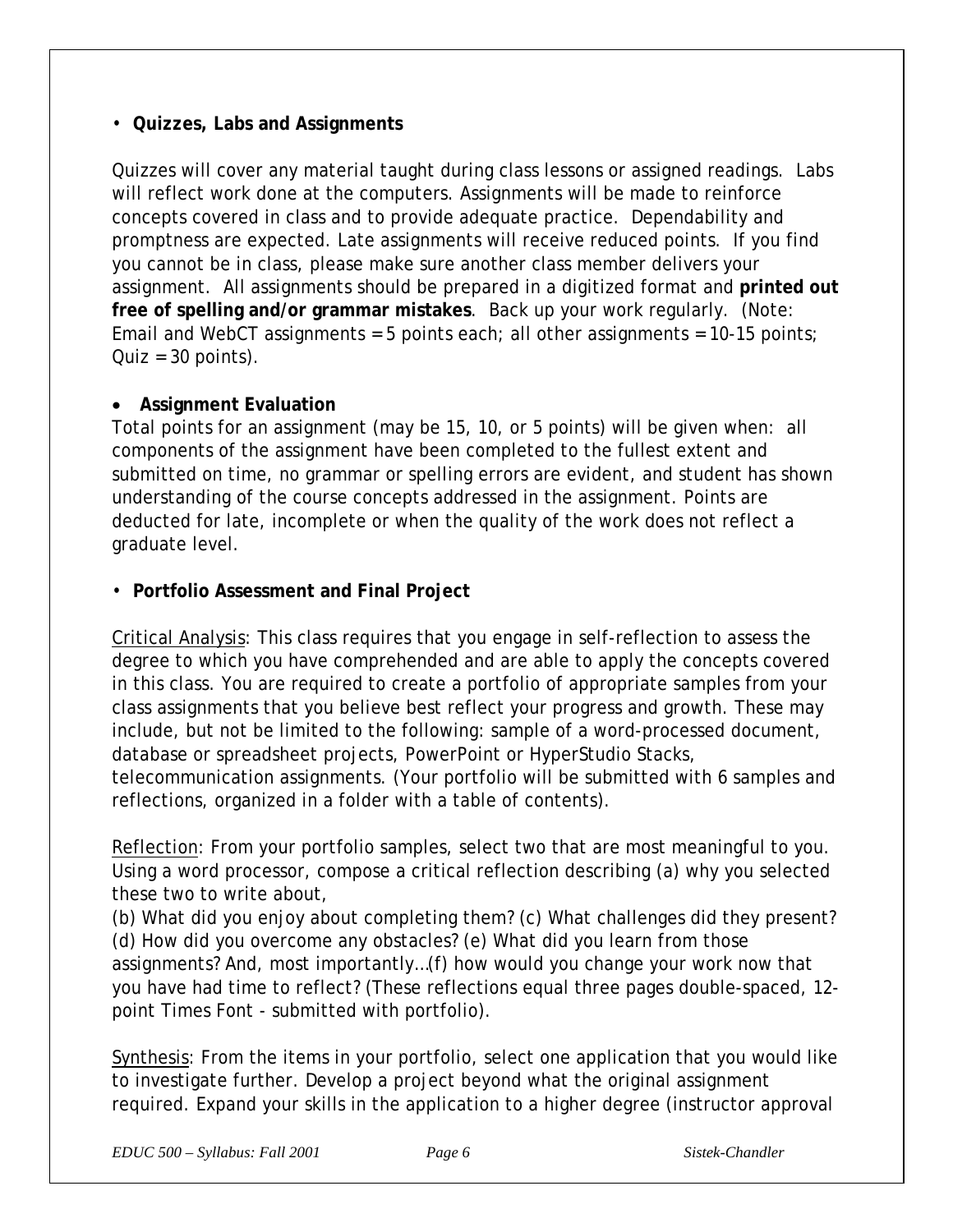required). The goal of this assignment is to demonstrate your ability to identify, act on, and achieve goals for self-learning with educational applications of technology. (Final Project). This project will be presented to the class prior to the week of finals.

Application: Using the Lesson Plan Template specified, create a lesson utilizing technology to teach a particular content or skill (developed in the final project). Describe the target population (including age), curriculum standards, instructional objectives, instructional plan for implementation, and methods of evaluation. If you have not previously taught in the classroom, take your plan to a classroom teacher and get feedback before you present. This lesson plan will coincide with the Synthesis (Final Project).

#### **• Class Investment**

Your investment in this class is demonstrated through regular class attendance and participation, through active, constructive and creative contributions - both online and in class, and through participation in cooperative collaborative learning. The past experience, teaching and computer expertise of class members will benefit everyone and provide a valuable resource for the class

50% - labs & assignments 30% - quizzes, portfolio and final project 20% - class investment (attendance and participation)

*EDUC 500 – Syllabus: Fall 2001 Page 7 Sistek-Chandler*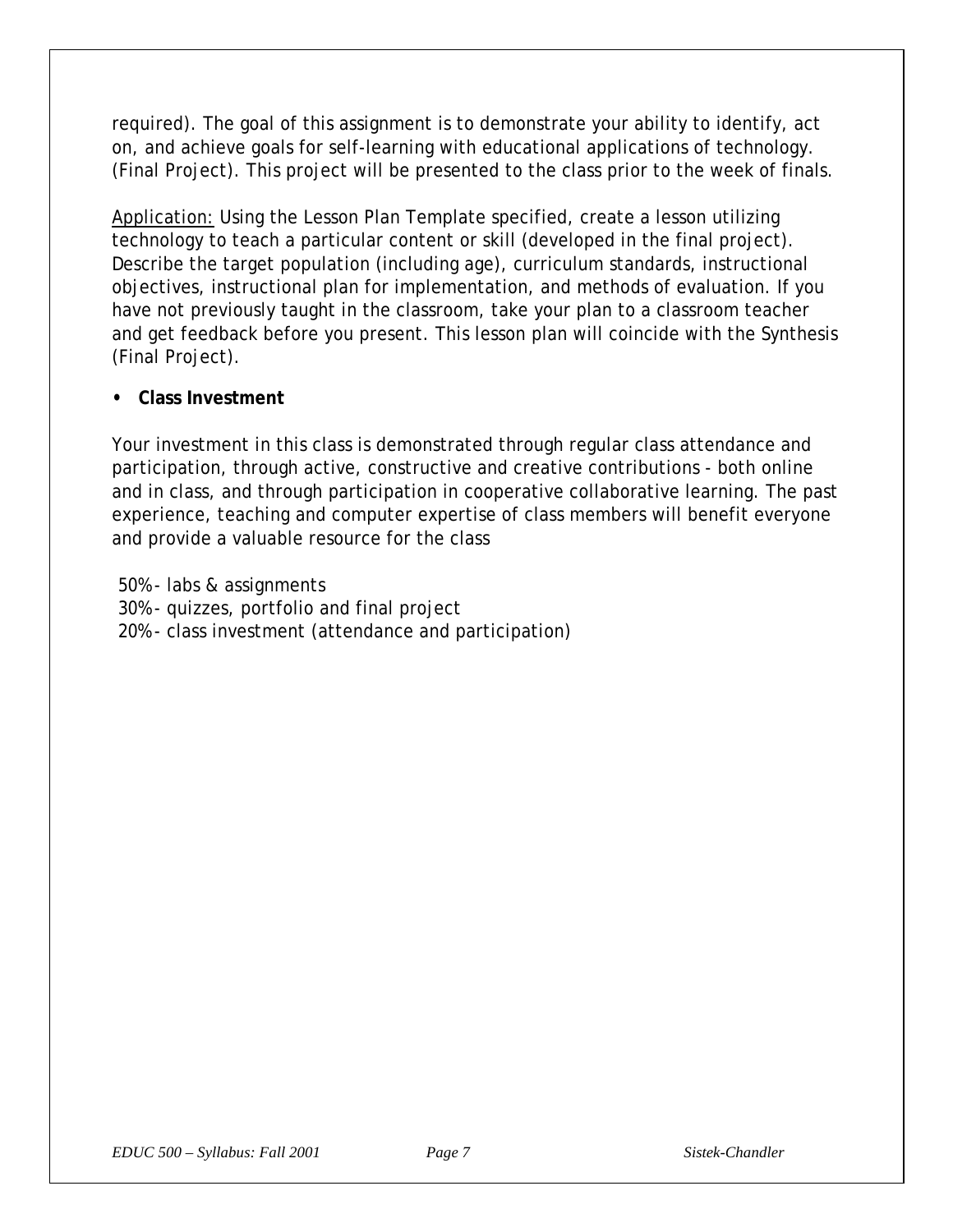## **GRADING PROCEDURES AND ASSIGNMENTS**

Grading is calculated on the standard of

| $94 - 100 = A$  | $80 - 83 = B$   | $70 - 73 = C$  |
|-----------------|-----------------|----------------|
| $90 - 93 = A$   | $77 - 79 = C +$ | $60 - 69 = D$  |
| $87 - 89 = B +$ | $74 - 76 = C$   | below $60 = F$ |
| $84 - 86 = B$   |                 |                |

You must maintain a B average in your teacher education courses.

# **Statement of CLAD Emphasis**

In 1992, the College of Education voted to infuse Crosscultural, Language and Academic Development (CLAD) competencies across the curriculum. The CLAD competencies are attached to this syllabus and the competencies covered are highlighted.

# **Definitions**

The following definitions are applied from SEC. 2. Section 44259.3 in the Education Code:

(1) "Educational technology" means the use of computer-based technology in instruction.

(2) "Computer-based technology" means technologies based on the computer, such as telecommunications, interactive video, and compact disks.

(3) "System components" means hardware and includes, but is not limited to, printers, monitors, modems, disk drives, scanners, video capture devices, video projection devices, compact disk-read only memory (CD-ROM), and other peripherals that work together in a system.

(4) "Telecommunications" means the use of computers, modems, and telephone lines to move voice, video information, and data over distances.

*EDUC 500 – Syllabus: Fall 2001 Page 8 Sistek-Chandler*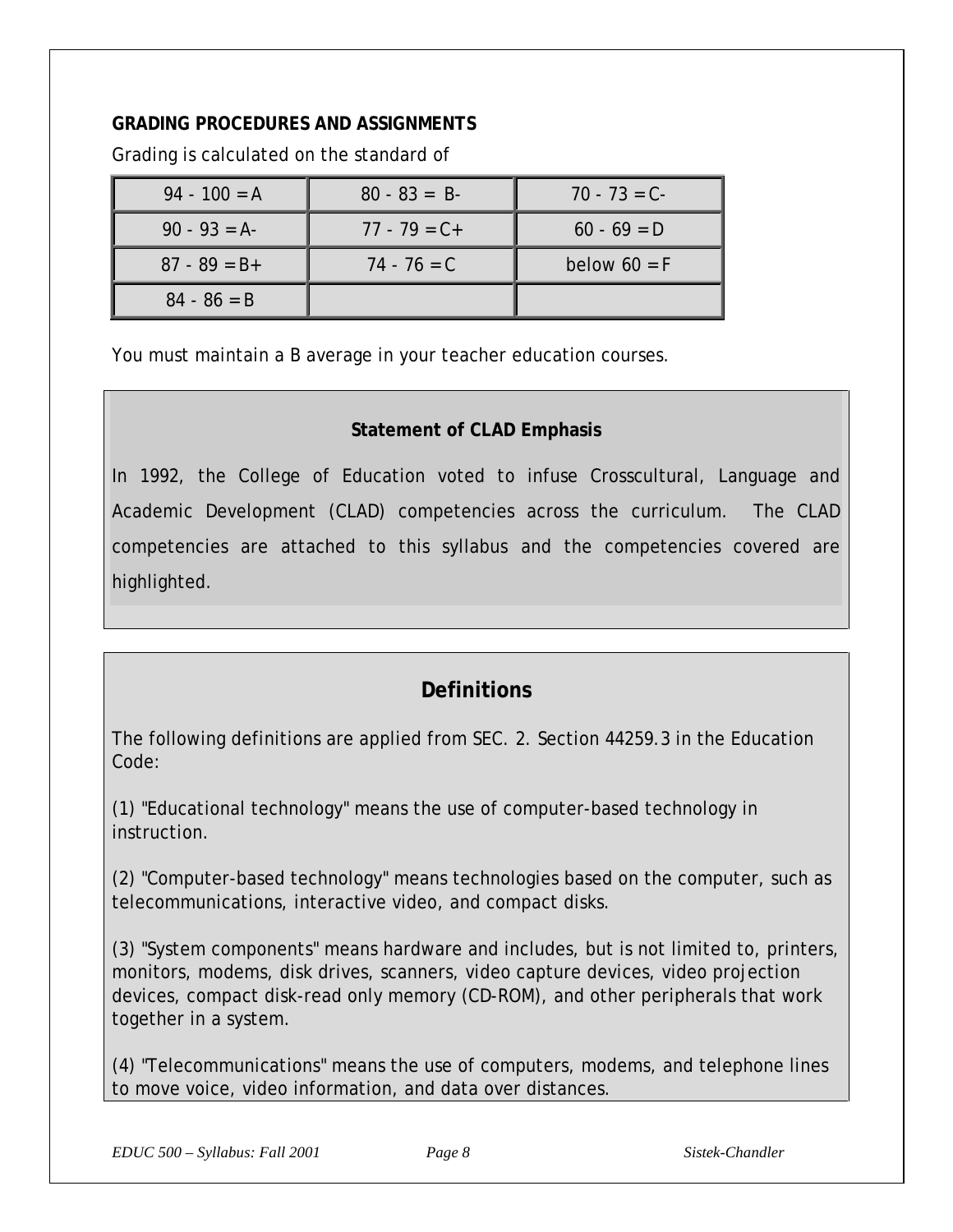(5) "Networking," means terminals or computers, or both, linked for the purpose of moving information and data over distances.

(6) "Course-based project" means an end of course or challenge requirement for the purpose of demonstrating technology competency, especially computer centered subject area expertise.

(7) "Authoring software" means text, graphics, photos, pictures, video, and sound are typically sewn together into a project using authoring software. These software tools are designed to manage multimedia elements and provide user interaction.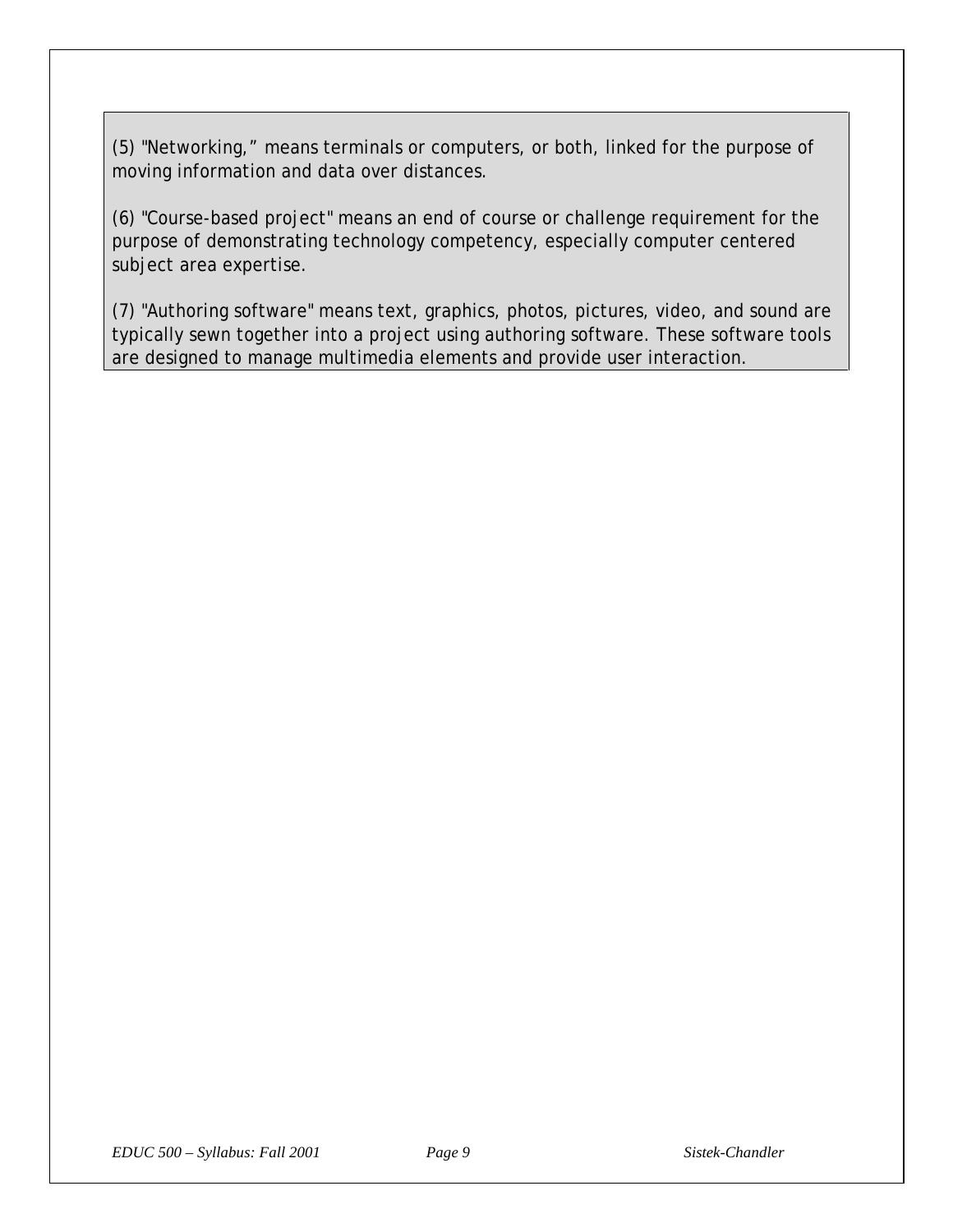|                               |                                       | Fall 2001 Calendar<br>Office Hours: Thursdays 6:00-7:00 p.m. UH321 or by appointment<br>Home Office Voicemail: 858-571-1199 | EDUC500 Computer Based Technology in Education<br>Cynthia Sistek-Chandler<br>cynthiac@myexcel.com<br>Class Thursdays: $7:15 - 10:00$<br>Voicemail: 760-750-8208<br>FAX: 858-571-5083 |                                                                                                                      |
|-------------------------------|---------------------------------------|-----------------------------------------------------------------------------------------------------------------------------|--------------------------------------------------------------------------------------------------------------------------------------------------------------------------------------|----------------------------------------------------------------------------------------------------------------------|
| Date<br>23,<br>August<br>2001 | Goal/Obj<br>2<br>3a<br>3 <sub>c</sub> | <b>CTC</b><br>Basic computer skills<br>Standards for<br>technology                                                          | Topic<br>Intro to Basic Mac<br><b>Skills</b><br>Teacher State<br>$\bullet$                                                                                                           | Outcome & Rea<br>Students write a<br>letter using a wo<br>Due Week 2                                                 |
|                               |                                       | <b>Word Processing</b><br>Labels/Merging<br><b>Beginning Graphics</b>                                                       | <b>Standards</b><br>Student Tech.<br><b>Standards</b><br><b>Word Processing</b>                                                                                                      | Students self-as<br>competencies us<br><b>Reading: Chap</b>                                                          |
| August 30,<br>2001<br>2       | 1 <sub>c</sub><br>3a                  | Internet<br>Issues of access to<br>technology                                                                               | Intro to Internet<br>Issues of Internet use<br>and access: class<br>discussion                                                                                                       | Web Work Shee<br>Students learn t<br>access informati<br>Activity: Due We<br>Read by this cl<br>Chapter <sub>2</sub> |
| September 6,<br>2001          | 3a                                    | Email                                                                                                                       | Email: Intro and<br>attachments and email<br>programs. PDF's and<br>other attachment<br>issues.                                                                                      | Students use en<br>copy to teacher:                                                                                  |

| Date              | Goal/Obj | <b>CTC</b>                                                                                                                | Topic                                                                              | Outcome & Rea                                                                                                                      |
|-------------------|----------|---------------------------------------------------------------------------------------------------------------------------|------------------------------------------------------------------------------------|------------------------------------------------------------------------------------------------------------------------------------|
| Sept. 13,<br>2001 | 3a       | Asynchronous<br><b>Communication Tools</b><br>Threaded discussions<br><b>Synchronous Discussion</b><br>Desktop publishing | Web CT:<br>$\bullet$<br>threaded<br>discussion<br>Newsletter: Class<br><b>News</b> | <b>Threaded discus</b><br>Readings: Due<br>Students use de<br>publishing to ex<br>technology in th<br>communicate wi<br>Due Week 6 |
| Sept 20,<br>2001  | 3a       | New Technologies<br>Sharing information                                                                                   | <b>Virtual Fieldtrips</b><br>Videoconferencing                                     | Students dollabd<br>educators to sha<br>use the web for<br>information. Em                                                         |

*EDUC 500 – Syllabus: Fall 2001 Page 10 Sistek-Chandler*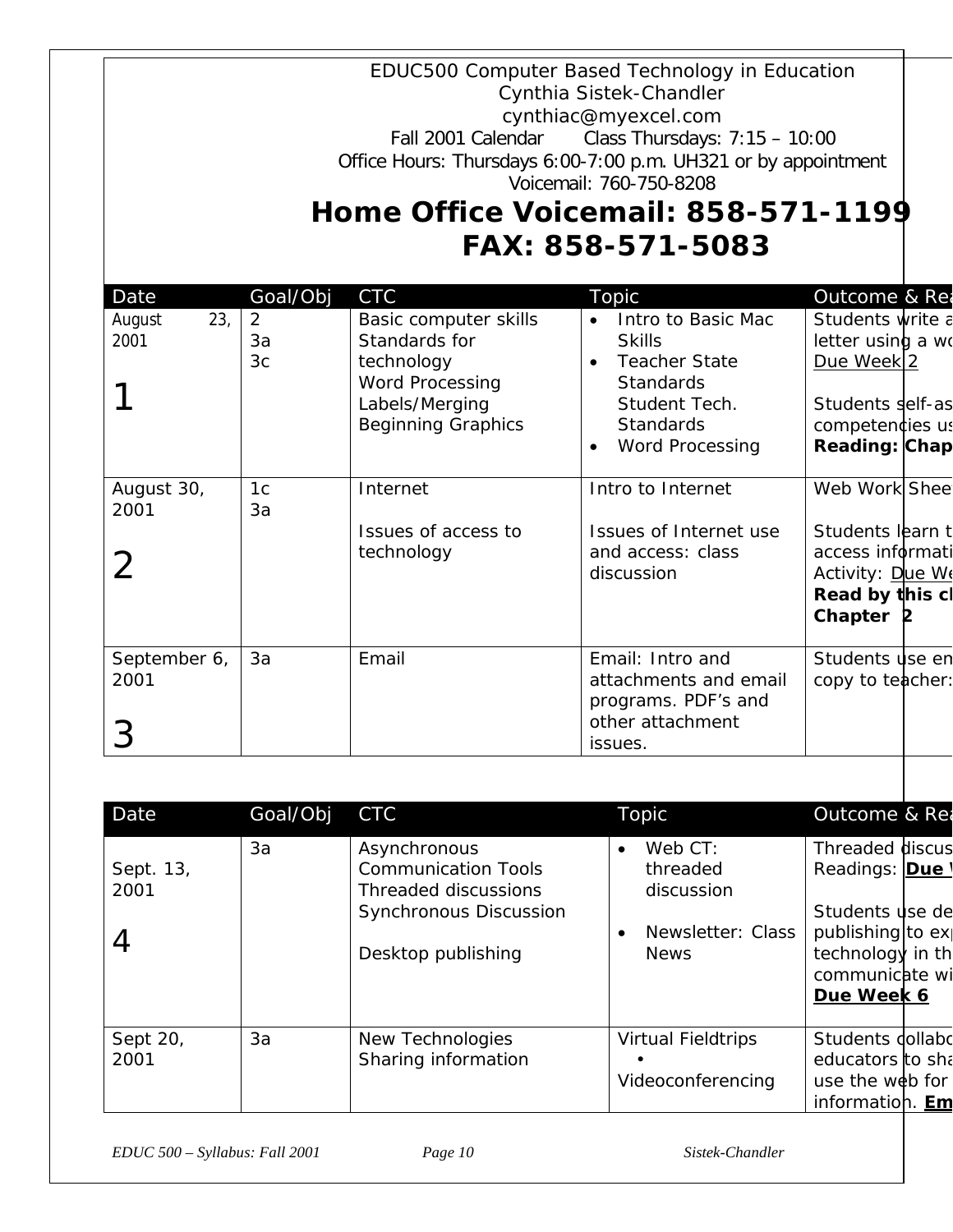|                                                                                    |                                       |                                                                                                                |                                                                                                             | Due Week 7                                                                                                                        |
|------------------------------------------------------------------------------------|---------------------------------------|----------------------------------------------------------------------------------------------------------------|-------------------------------------------------------------------------------------------------------------|-----------------------------------------------------------------------------------------------------------------------------------|
| 5                                                                                  |                                       |                                                                                                                |                                                                                                             |                                                                                                                                   |
| Sept. 27,<br>2001<br>6                                                             | 2<br>3 <sub>b</sub><br>3 <sub>c</sub> | <b>Evaluate Software</b><br>Multimedia Software                                                                | Software review<br>and evaluation<br>· SDCOE MTV Van<br>PowerPoint                                          | Students evalua<br>relevance of thre<br>programs using<br>Week 8<br>Use technology                                                |
| October 4,<br>2001<br>7                                                            | 2<br>3a<br>3c<br>4                    | Spreadsheet                                                                                                    | Organizing<br>Information:<br>Spreadsheets                                                                  | lesson. Due We<br>Students use a<br>program to crea<br>a mini-grant.<br><b>Mini-Grant Due</b>                                     |
| Date                                                                               | Goal/Obj                              | <b>CTC</b>                                                                                                     | <b>Topic</b>                                                                                                | Outcome & Re                                                                                                                      |
| October 11,<br>2001<br>*Field Trip to<br>the SDCOE or<br><b>Virtual Class</b><br>8 |                                       | <b>Evaluate Software</b>                                                                                       | Study for Mid-Term<br>Utilize WebCT or<br>email for setting up<br>study groups.                             | <b>Review Educatio</b><br>Study for Mid-Te                                                                                        |
| October 18,<br>2001<br>9                                                           | 1 <sub>b</sub>                        | **Midterm Chapters 1-5<br>Copyright Issues<br><b>Ethical Use Issues</b>                                        | **Midterm<br><b>Chapters 1-5</b><br>Copyright and<br><b>Ethics</b><br><b>Final Project</b><br><b>Topics</b> | Students demor<br>test<br>Students reflect<br>education relate<br>and ethical use:<br>Students send id<br>project: <b>Email k</b> |
| October 25,<br>2001<br>10                                                          |                                       | <b>Lesson Presentations</b><br>Databases                                                                       | <b>Databases</b>                                                                                            | Organize inform<br>student project<br>selected grade le<br>area.<br>Due Week 11<br>Readings: Cha<br>discussion gro<br>14          |
| November<br>$1st$ , 2001<br>11                                                     | $\overline{2}$<br>1a<br>1c            | <b>Effective Uses of</b><br>Technology<br>Management & Assessment<br><b>Strategies</b><br>Professional Reading | Classroom<br>Management                                                                                     | Students are aw<br>resources for ter<br>classroom Stud<br>reflect on a jour<br>based on best p                                    |

*EDUC 500 – Syllabus: Fall 2001 Page 11 Sistek-Chandler*